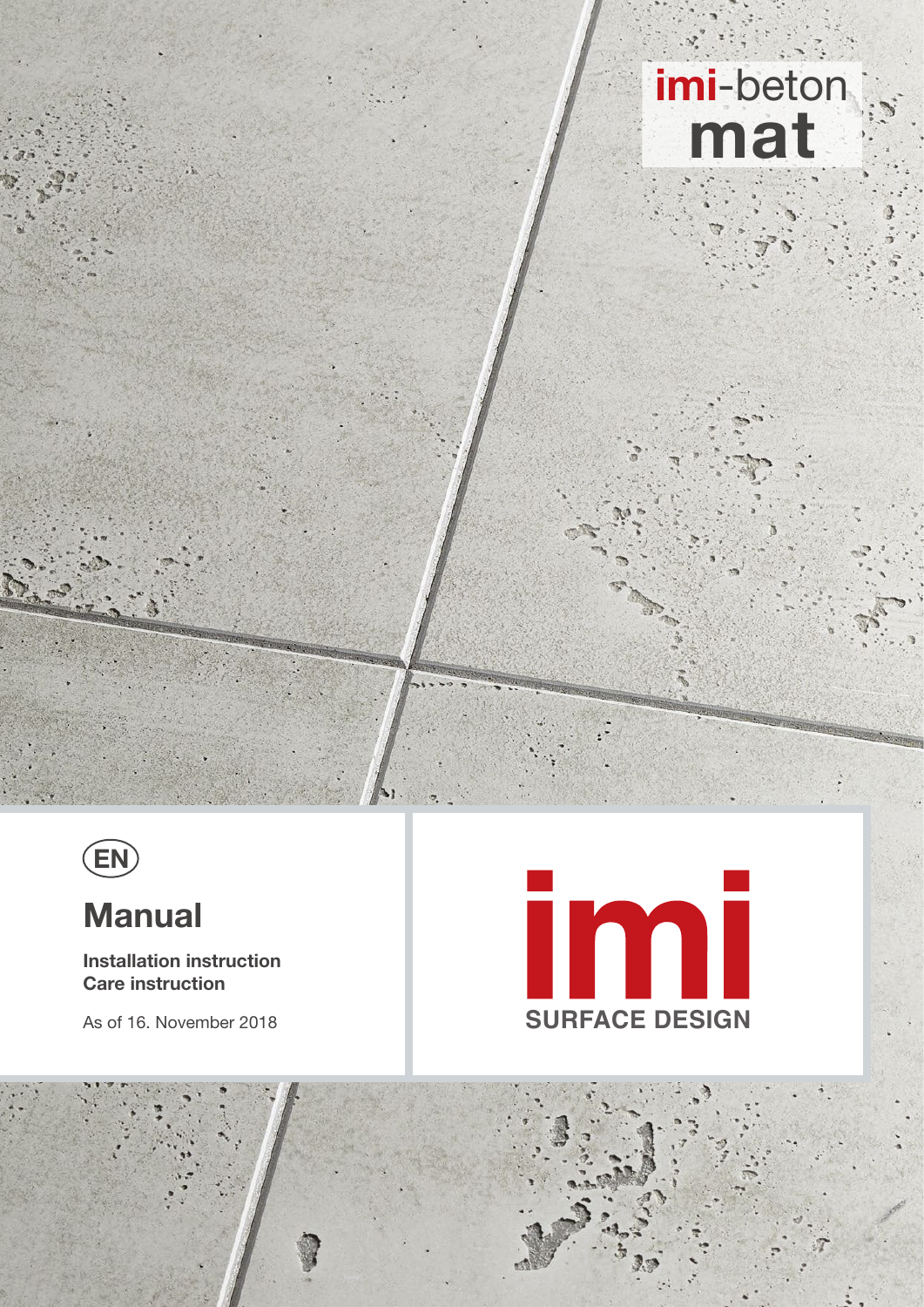

## **Product description:**

The imi-beton mat is a 3 mm bio-mat made of polyurethane with an authentic-looking concrete surface. The imi-beton mat is mainly made from vegetable oils such as rape or castor oil and naturally occurring mineral components such as chalk. The imi-beton mat consists primarily of renewable raw materials and natural fillers - without PVC, plasticizers, solvents and is therefore low of harmful substances!

## **Usage options:**

The imi-beton mat can be used for walls, floors and ceilings. Because it is flexible, the mat is also suitable for interior finishing, furniture fronts, shop and exhibition construction and much more. When used as a floor, additional sealing is necessary.

## **Technical details Structure:** Structure:

| <b>Dimensions</b><br>Product thickness | small format: 1,000 x 500 mm<br>(with 4-sided Chamfer)<br>large format: 2.600 x 1000 mm<br>(with und without 4-sided<br>chamfer)<br>other formats on request<br>3 mm | (1)<br>$\circled{2}$ | 1. protective<br>varnish<br>2. mineral<br><b>imi</b> -coating<br>3. ecological PU<br>substructure |
|----------------------------------------|----------------------------------------------------------------------------------------------------------------------------------------------------------------------|----------------------|---------------------------------------------------------------------------------------------------|
| Weight                                 | 5,4 kg/m <sup>2</sup>                                                                                                                                                | $\circled{3}$        |                                                                                                   |

## **Classifications:**

|                                 | Utilization class 23<br><b>EN ISO 10874</b>                                       | Heavy-duty use in the domestic area          |
|---------------------------------|-----------------------------------------------------------------------------------|----------------------------------------------|
| 刪                               | Utilization class 31<br><b>EN ISO 10874</b><br>*Higher utilization class possible | Medium use in the commercial sector          |
| $\frac{S_1}{\frac{1}{C-51,00}}$ | fire class: EN13501-1:2007                                                        | C-s1, d0 (comparable with B1 of DIN4102-2)   |
| ¾                               | light fastness: EN ISO 105-B02<br>Test specimen contrast: EN 20105-A02            | blue scale: $\geq 6$<br>grey scale: $\geq 4$ |
| 兽                               | thermal insulation resistance<br><b>ISO 8302</b>                                  | $\sim 0.01$ (m <sup>2</sup> K)/W             |
| $\circled($                     | impact sound reduction<br><b>EN ISO 10140</b>                                     | $\sim$ 4 dB                                  |
| °⊼ א'<br>$K \geq$               | dimensional stability<br><b>EN ISO 23999</b>                                      | $\sim 0.10 \%$                               |
|                                 |                                                                                   |                                              |

## **Installation instruction**

The **imi**-beton **mat** is a high-quality, elastic polyurethane floor covering in various formats, suitable for walls, floors and ceilings.

## **Acclimatization:**

The **imi**-beton **mat** and installation aids should be acclimatised at least 24 hours before installation in the rooms to be laid, under the following conditions!

### **Climatic conditions in the room:**

- air temperature in the room > 18°C (but not more than 26°C)
- soil temperature > 15°C (not more than 22°C)
- relative humidity < 65%.

It must be ensured that the room climate conditions remain constant during the acclimatisation and the setting phase of the adhesive. The above mentioned indoor climate must be maintained for at least 72 hours before, during and after the bonding of the flooring.

## **Requirements on the substrate:**

• Sufficient strength, load-bearing capacity, dimensional stability and permanent dryness, free from adhesion-reducing layers such as dust, dirt, oil, grease and loose parts.

• Old floor coverings must be firm, thoroughly cleaned, sanded down and, if necessary, provided with a softener barrier. Perfectly firm, flat adhesive surfaces with functionally adapted absorbency are achieved by means of fillers, layer thickness with vapour-tight coverings, as well as on non-absorbent substrates of at least 2 mm.

• In the wall area, highly absorbent substrates must be primed with a deep substrate.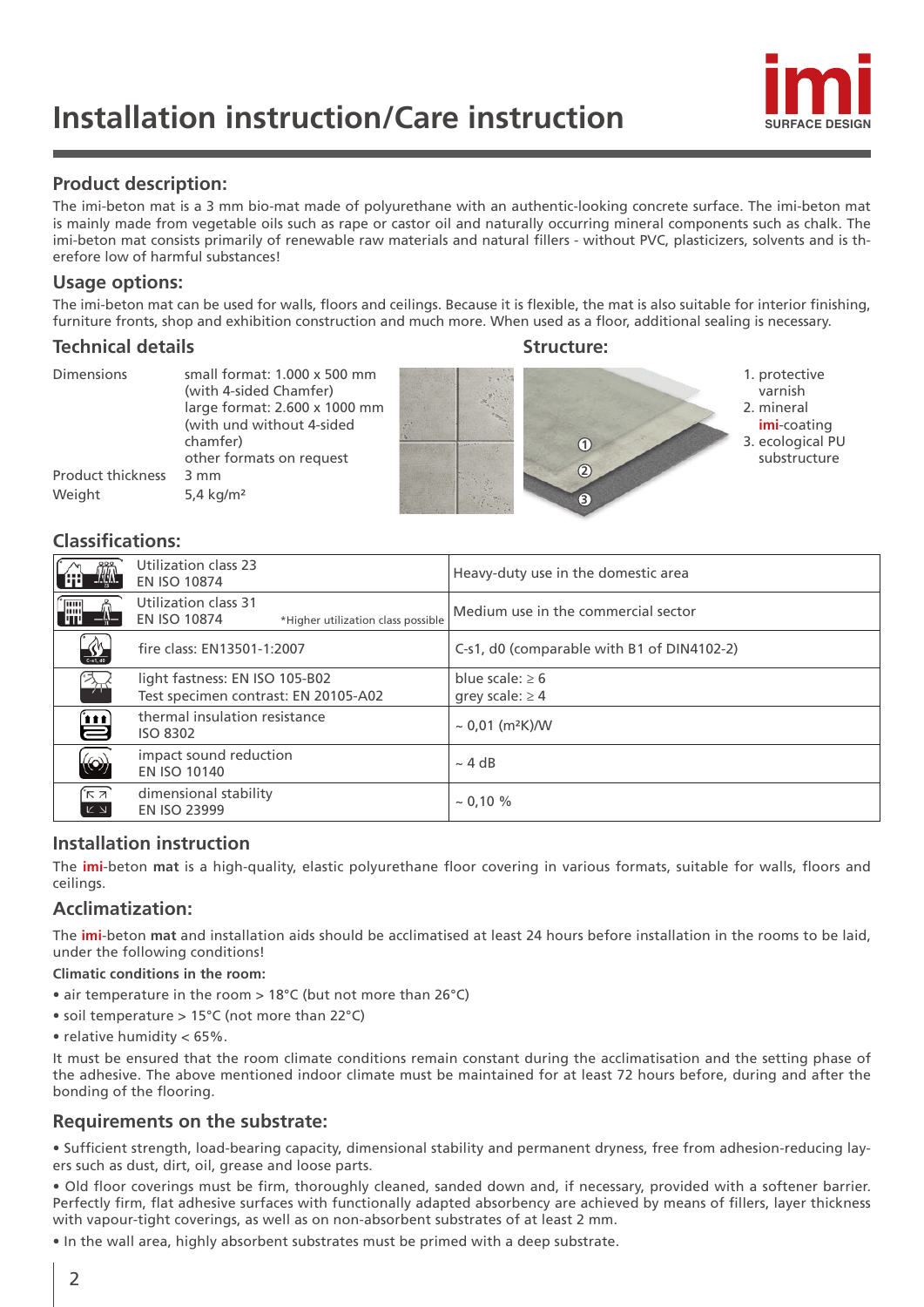# **Installation instruction/Care instruction**



## **Important general information:**

Before processing, make sure that the delivered product is in perfect condition, cut or installed goods can no longer be complained about. For the installation of **imi**-beton **mats**, the relevant national standards and guidelines, technical references as well as the recognised rules of the trade apply. In Germany, the following guidelines in particular must be observed:

- VOB Part C, DIN 18365 Floor covering work,
- Minimum requirements for screeds DIN 18560 technical rules,
- BEB leaflet: "Assessment and preparation of substrates, installation of elastic and textile coverings",
- DIN 18202 "Tolerances in building construction",
- Sanitary Heating Air conditioning ZV Leaflet: "Interface coordination for heated floor constructions".

## **Installation:**

The entire area of the **imi**-beton **mat** must be covered in adhesive. We recommend the use of low-emission and solvent-free dispersion adhesives for absorbent substrates, wet-bed adhesives are preferable. The application quantity varies depending on the type of adhesive and formulation and as specified by the adhesive manufacturer or the notched trowel specified. The guidelines of the adhesive manufacturers must be observed.

**Note:** In order to achieve an ideal installation and end result, good adhesive wetting of the back of the covering must be ensured. However, to avoid adhesive crushing, no more adhesive than necessary should be used. An adhesive test can be useful. We have approved the following wet adhesives:

#### **Wall: Floor:**

- 
- 
- 
- 
- MS 550 PVC- and rubber adhesive WAKOL
- 
- Ovalit S und Ovalit P Metylan Durocoll Schönox
- Emiclassic und Durocol Schönox KE 2000 S Uzin Utz AG (Blue Angel)
- KE 2000 S Uzin Utz AG (Blue Angel) D 3318 MultiFlex WAKOL (Blue Angel)
- D 3318 MultiFlex WAKOL (Blue Angel) D 3360 VersaTack WAKOL
- D 3360 VersaTack WAKOL MS 550 PVC- and rubber adhesive WAKOL

#### **Absolutely observe:**

The **imi**-beton **mat** must be placed in the adhesive bed after the appropriate airing time, joint tight and stress-free, and then pressed over its entire surface with a suitable rubbing device. A manual pressure roller or a rubbing board is recommended. After bonding, we recommend that the floor covering be evenly rolled with a heavy link roller (min. 50 kg) within the installation time specified by the manufacturer.

In order to maintain the high quality in the floor area, additional sealing is necessary in any case. For this purpose we recommend a 2-component PUR lacquer. Please follow the processing guidelines of the respective manufacturer.

Commissioning / loading of the laid surface should only take place after the adhesive has completely set (observe the instructions of the adhesive manufacturer). Please note that the contractor is obliged to maintain a completed but not yet approved trade (protection of the floor covering against damage by subsequent trades). By partial acceptance, the obligation to maintain the accepted areas passes to the customer.

These references do not claim to be complete. Due to the processing and application conditions beyond our control and the large number of different material constellations with regard to substrate and adhesive, we recommend that you observe the technical data sheets of the respective adhesive manufacturer and carry out your own adhesive tests. A liability for concrete application results can therefore not be derived from the information and references in this leaflet. For technical application questions, further information or advice on individual installation, please send an e-mail to suppor[t@imi-beton.com](mailto:?subject=), or visit us on the Internet at [www.imi-beton.com](http://www.imi-beton.com)

## **Care instruction**

## **Cleaning:**

Clean the **imi**-beton **mat** on a daily or as needed basis. Loose dirt can be removed by sweeping, vacuuming, wiping or mopping. In case of heavy soiling with adhering impurities, a neutral cleaner is added to the cleaning water.

## **Stain removal:**

All stain-forming and aggressive substances must be removed from the imi-beton mat immediately. When treating stains with cleaning agents or stain removers, a material compatibility test must first be carried out in an unobtrusive area or on an unadhered covering sample. The instructions and regulations of the detergent manufacturers must be observed.